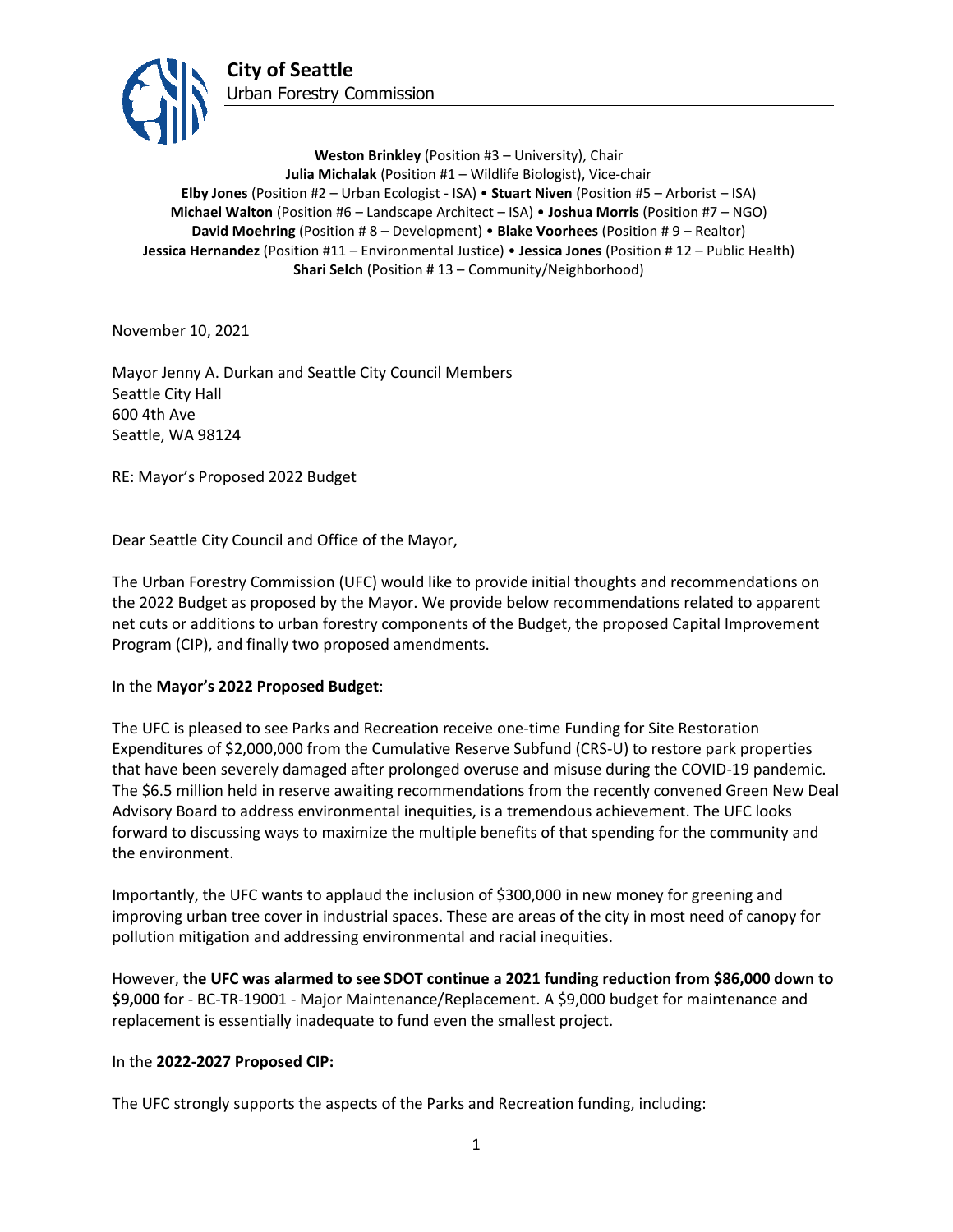- Supporting the reinvestment of 2022 REET of \$22.9 million, previously reduced during the pandemic.
- Supporting the restoring of MDP capital funds, particularly the restoration of the Land Acquisition funds.
- Supporting increasing the Urban Forestry Green Seattle Partnership Project No: MC-PR-41012 GSP funding up from \$1,200,000 to \$1,700,000.

The UFC questions dramatic cuts to the Parks and Recreation tree and forestry funding, specifically:

- Urban Forestry Tree Replacement Project No: MC-PR-41011 Reduction from \$111,000 to \$95,000.
- Urban Forestry Forest Restoration Program Project No: MC-PR-41022 Reduction of \$135,000 a year.

These cuts are not in line with programmatic or Comprehensive Plan goals, urban forestry needs, or the general outlook of a growing budget, and we recommend identifying additional funds to close these gaps and provide justification for the reductions.

For SDOT, the UFC questions a major reduction to the Urban Forestry Capital Establishment Project No: MC-TR-C050 from \$502,000 down to \$9,000. Without funds to cover these projects coming from elsewhere a reduction of this size would decimate the SDOT and street tree program, severely impacting our city and its residents with a disproportion impact on residents that rely on street trees, such as renters.

Additionally, the UFC would like to voice strong support for **two proposed amendments to the budget**:

The first is **MO 001 A 001: "Request that MO provide recommendations regarding creating a chief arborist position**". The UFC has advocated numerous times for the increased authority and centralization of urban forest functions within the city. The UFC sees this chief arborist position as a strong opportunity to achieve these goals. The specific request that the position "(1) advance the City's environmental justice priorities; and (2) support the goals of Resolution 31902 that established the City's intent to consider strategies to protect trees and increase Seattle's tree canopy cover" are particularly critical to improving urban forest management at the City. The UFC also is pleased to see our efforts in partnership with City staff in developing this position description. We look forward to working together on this item.

Secondly, the UFC supports **SDCI 006 A 001: "Proviso \$865,000 in SDCI for updated tree protection regulations**". The UFC has been advocating for a revised tree ordinance for the City of Seattle for over 12 years. Over two years ago, Resolution 31902 mandated delivering that revised ordinance. The time for delay and debate is over; the UFC supports these efforts to prioritize and deliver a revised tree protection ordinance.

Overall, the UFC looks forward to seeing the Council Budget later this week.